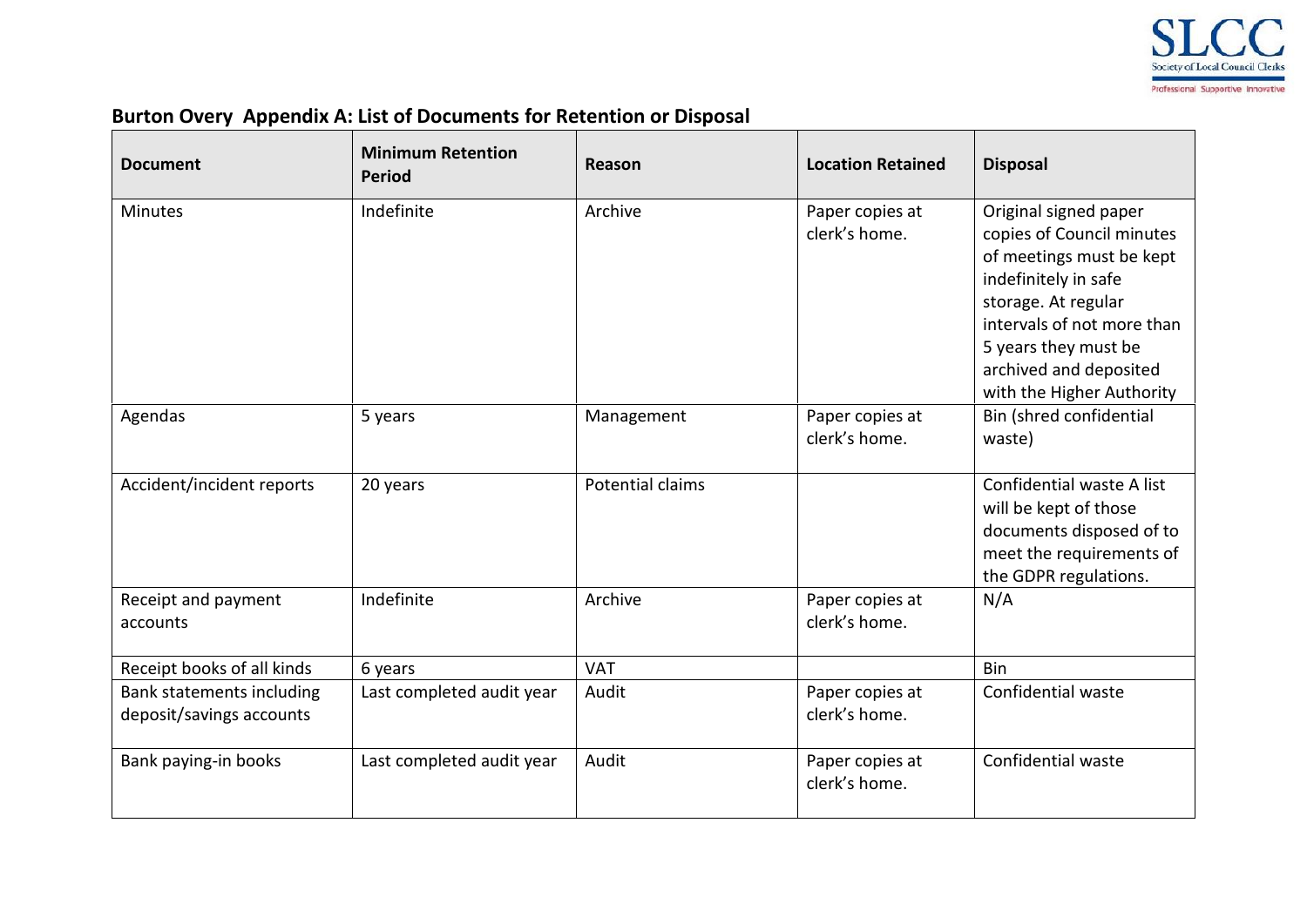| <b>Document</b>                                                                                                | <b>Minimum Retention</b><br><b>Period</b>                               | Reason                                                                                         | <b>Location Retained</b>                       | <b>Disposal</b>                                                                                                                     |
|----------------------------------------------------------------------------------------------------------------|-------------------------------------------------------------------------|------------------------------------------------------------------------------------------------|------------------------------------------------|-------------------------------------------------------------------------------------------------------------------------------------|
| Cheque book stubs                                                                                              | Last completed audit year                                               | Audit                                                                                          | Paper copies at<br>clerk's home.               | Confidential waste                                                                                                                  |
| <b>Quotations and tenders</b>                                                                                  | 6 years                                                                 | Limitation Act 1980 (as<br>amended)                                                            | Paper copies at<br>clerk's home.<br>PC laptop. | Confidential waste A list<br>will be kept of those<br>documents disposed of to<br>meet the requirements of<br>the GDPR regulations. |
| Paid invoices                                                                                                  | 6 years                                                                 | <b>VAT</b>                                                                                     | Paper copies at<br>clerk's home.               | Confidential waste                                                                                                                  |
| Paid cheques                                                                                                   | 6 years                                                                 | Limitation Act 1980 (as<br>amended)                                                            | Paper copies at<br>clerk's home.               | Confidential waste                                                                                                                  |
| VAT records                                                                                                    | 6 years generally but 20<br>years for VAT on rents                      | <b>VAT</b>                                                                                     | Paper copies at<br>clerk's home.               | Confidential waste                                                                                                                  |
| Petty cash, postage and<br>telephone books                                                                     | 6 years                                                                 | Tax, VAT, Limitation Act<br>1980 (as amended)                                                  |                                                | Confidential waste                                                                                                                  |
| Wages books/payroll                                                                                            | 12 years                                                                | Superannuation                                                                                 |                                                | Confidential waste                                                                                                                  |
| Insurance policies                                                                                             | While valid (but see next<br>two items below)                           | Management                                                                                     | PC laptop                                      | Bin                                                                                                                                 |
| Insurance company names<br>and policy numbers                                                                  | Indefinite                                                              | Management                                                                                     | PC laptop                                      | N/A                                                                                                                                 |
| Certificates for insurance<br>against liability for<br>employees                                               | 40 years from date on<br>which insurance<br>commenced or was<br>renewed | The Employers' Liability<br>(Compulsory Insurance)<br>Regulations 1998 (SI 2753)<br>Management | PC laptop & PC<br>noticeboard                  | Bin                                                                                                                                 |
| Information from other<br>bodies<br>e.g. circulars from county<br>associations, NALC, principal<br>authorities | Retained for as long as it is<br>useful and relevant                    |                                                                                                | PC laptop                                      | Bin                                                                                                                                 |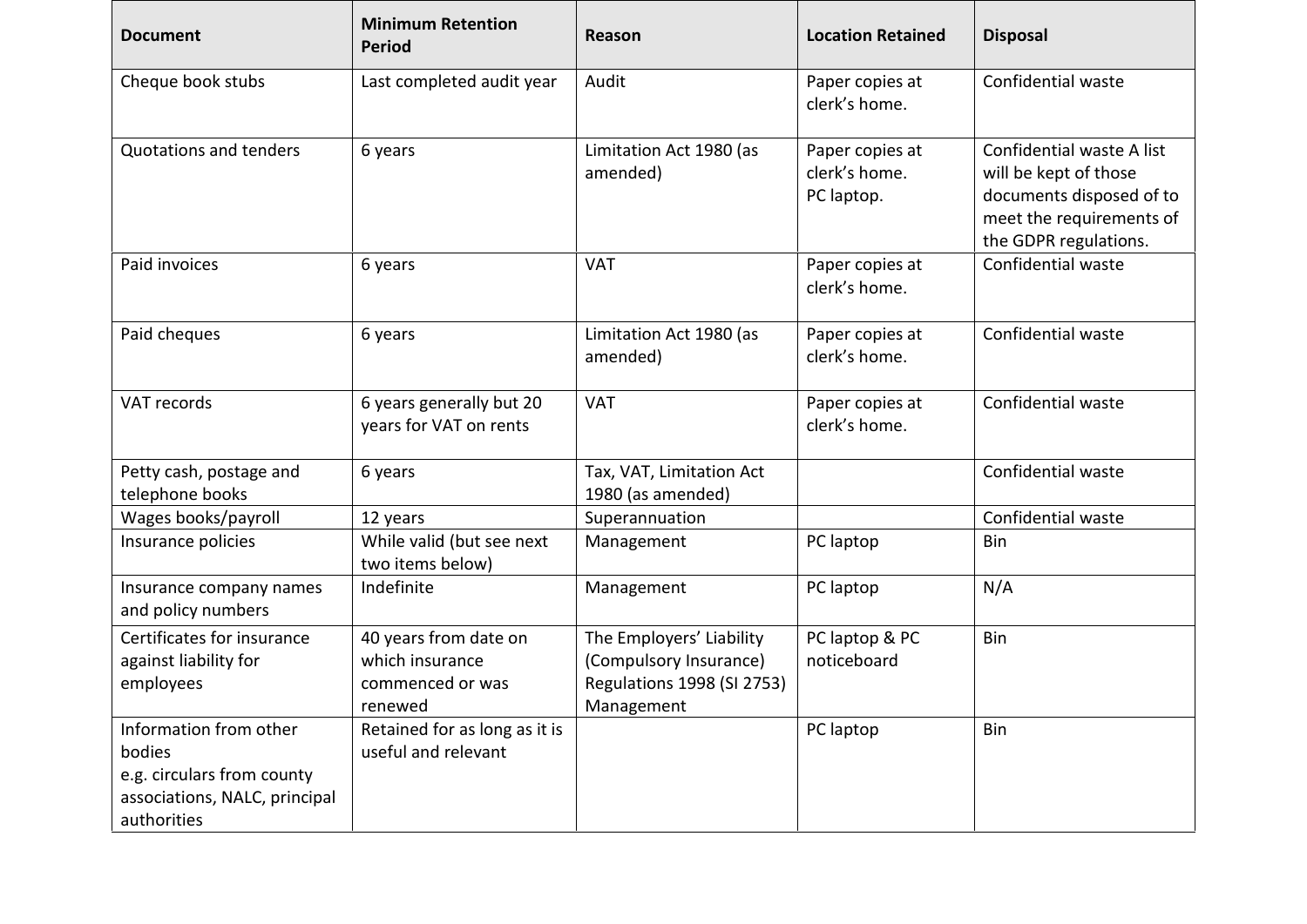| <b>Document</b>              | <b>Minimum Retention</b><br><b>Period</b>                                                                                | <b>Reason</b>                                                                                                                                                                                                                                                                                                                                                                                                                                                                                                                                       | <b>Location Retained</b> | <b>Disposal</b>   |
|------------------------------|--------------------------------------------------------------------------------------------------------------------------|-----------------------------------------------------------------------------------------------------------------------------------------------------------------------------------------------------------------------------------------------------------------------------------------------------------------------------------------------------------------------------------------------------------------------------------------------------------------------------------------------------------------------------------------------------|--------------------------|-------------------|
| Local/historical information | Indefinite - to be securely<br>kept for benefit of the<br>Parish                                                         | Councils may acquire<br>records of local interest<br>and accept gifts or records<br>of general and local<br>interest in order to<br>promote the use for such<br>records (defined as<br>materials in written or<br>other form setting out<br>facts or events or<br>otherwise recording<br>information).                                                                                                                                                                                                                                              | PC laptop                | N/A               |
| Magazines and journals       | Council may wish to keep<br>its own publications<br>For others retain for as<br>long as they are useful and<br>relevant. | The Legal Deposit Libraries<br>Act 2003 (the 2003 Act)<br>requires a local council<br>which after<br>1st February 2004 has<br>published works in print<br>(this includes a pamphlet,<br>magazine or newspaper, a<br>map, plan, chart or table)<br>to deliver, at its own<br>expense, a copy of them<br>to the British Library Board<br>(which manages and<br>controls the British<br>Library). Printed works as<br>defined by the 2003 Act<br>published by a local<br>council therefore<br>constitute materials which<br>the British Library holds. | Clerk's home             | Bin if applicable |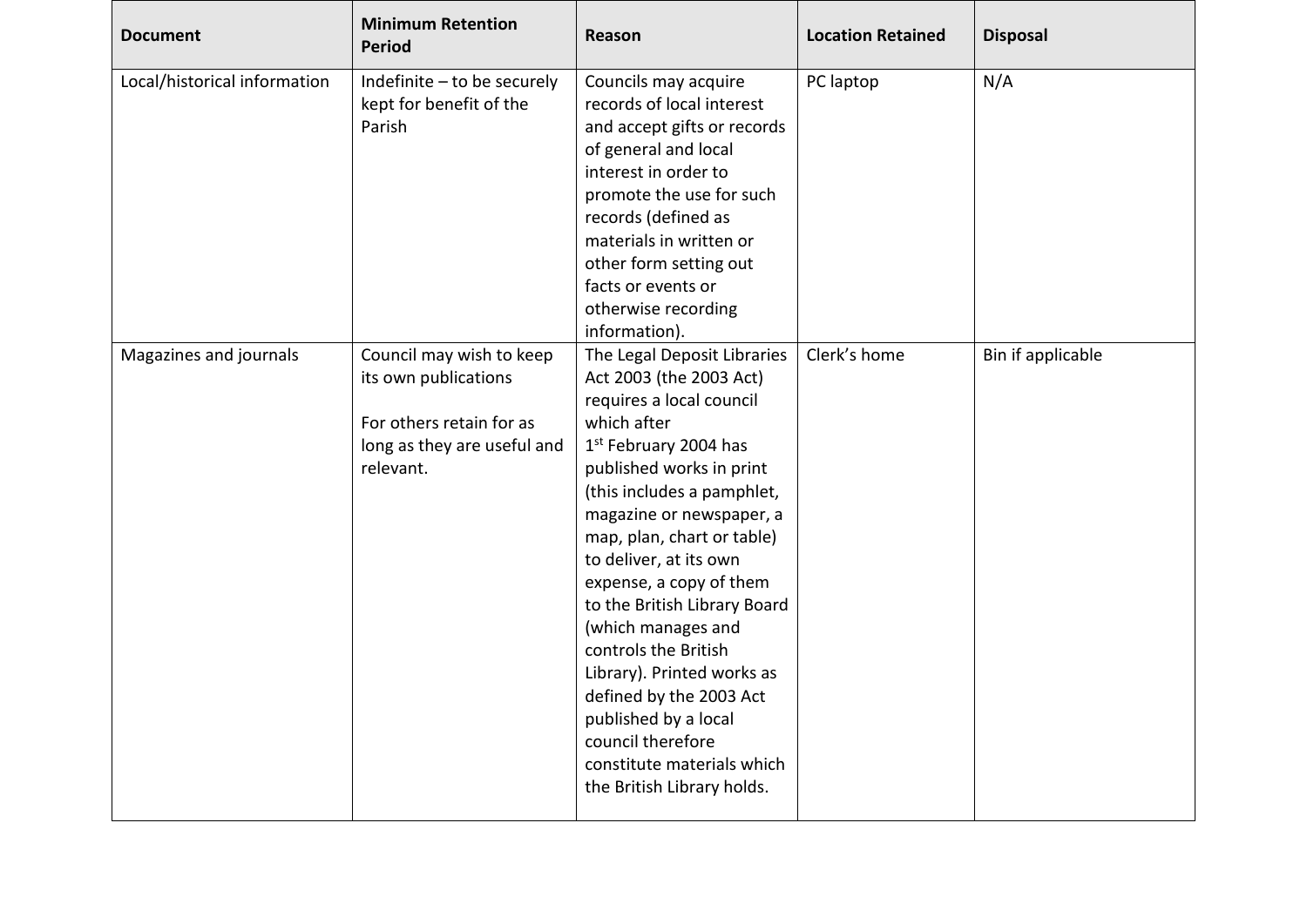| <b>Document</b>                                                                                                                                                                                                     | <b>Minimum Retention</b><br><b>Period</b>                                                                                                                                                                                                                                                                                                                  | Reason                                                                                                                                                                                                                                | <b>Location Retained</b>                       | <b>Disposal</b>                                                                                                                                                                                                                                                |
|---------------------------------------------------------------------------------------------------------------------------------------------------------------------------------------------------------------------|------------------------------------------------------------------------------------------------------------------------------------------------------------------------------------------------------------------------------------------------------------------------------------------------------------------------------------------------------------|---------------------------------------------------------------------------------------------------------------------------------------------------------------------------------------------------------------------------------------|------------------------------------------------|----------------------------------------------------------------------------------------------------------------------------------------------------------------------------------------------------------------------------------------------------------------|
|                                                                                                                                                                                                                     | <b>Record-keeping</b>                                                                                                                                                                                                                                                                                                                                      |                                                                                                                                                                                                                                       |                                                |                                                                                                                                                                                                                                                                |
| To ensure records are easily<br>accessible it is necessary to<br>comply with the following:<br>A list of files stored in<br>cabinets will be kept<br>Electronic files will be<br>saved using relevant file<br>names | The electronic files will be<br>backed up periodically on a<br>portable hard drive.                                                                                                                                                                                                                                                                        | Management                                                                                                                                                                                                                            | Clerk's home. PC<br>laptop.                    | Documentation no longer<br>required will be disposed<br>of, ensuring any<br>confidential documents<br>are destroyed as<br>confidential waste.<br>A list will be kept of those<br>documents disposed of to<br>meet the requirements of<br>the GDPR regulations. |
| General correspondence                                                                                                                                                                                              | Unless it relates to specific<br>categories outlined in the<br>policy, correspondence,<br>both paper and electronic,<br>should be kept.<br>Records should be kept for<br>as long as they are needed<br>for reference or<br>accountability purposes, to<br>comply with regulatory<br>requirements or to protect<br>legal and other rights and<br>interests. | Management                                                                                                                                                                                                                            | Clerk's home. PC<br>laptop                     | Bin (shred confidential<br>waste)<br>A list will be kept of those<br>documents disposed of to<br>meet the requirements of<br>the GDPR regulations.                                                                                                             |
| Correspondence relating to<br>staff                                                                                                                                                                                 | If related to Audit, see<br>relevant sections above.<br>Should be kept securely<br>and personal data in<br>relation to staff should not<br>be kept for longer than is<br>necessary for the purpose<br>it was held. Likely time<br>limits for tribunal claims                                                                                               | After an employment<br>relationship has ended, a<br>council may need to retain<br>and access staff records<br>for former staff for the<br>purpose of giving<br>references, payment of<br>tax, national insurance<br>contributions and | Chairman's home,<br>Clerk's home. PC<br>laptop | Confidential waste<br>A list will be kept of those<br>documents disposed of to<br>meet the requirements of<br>the GDPR regulations.                                                                                                                            |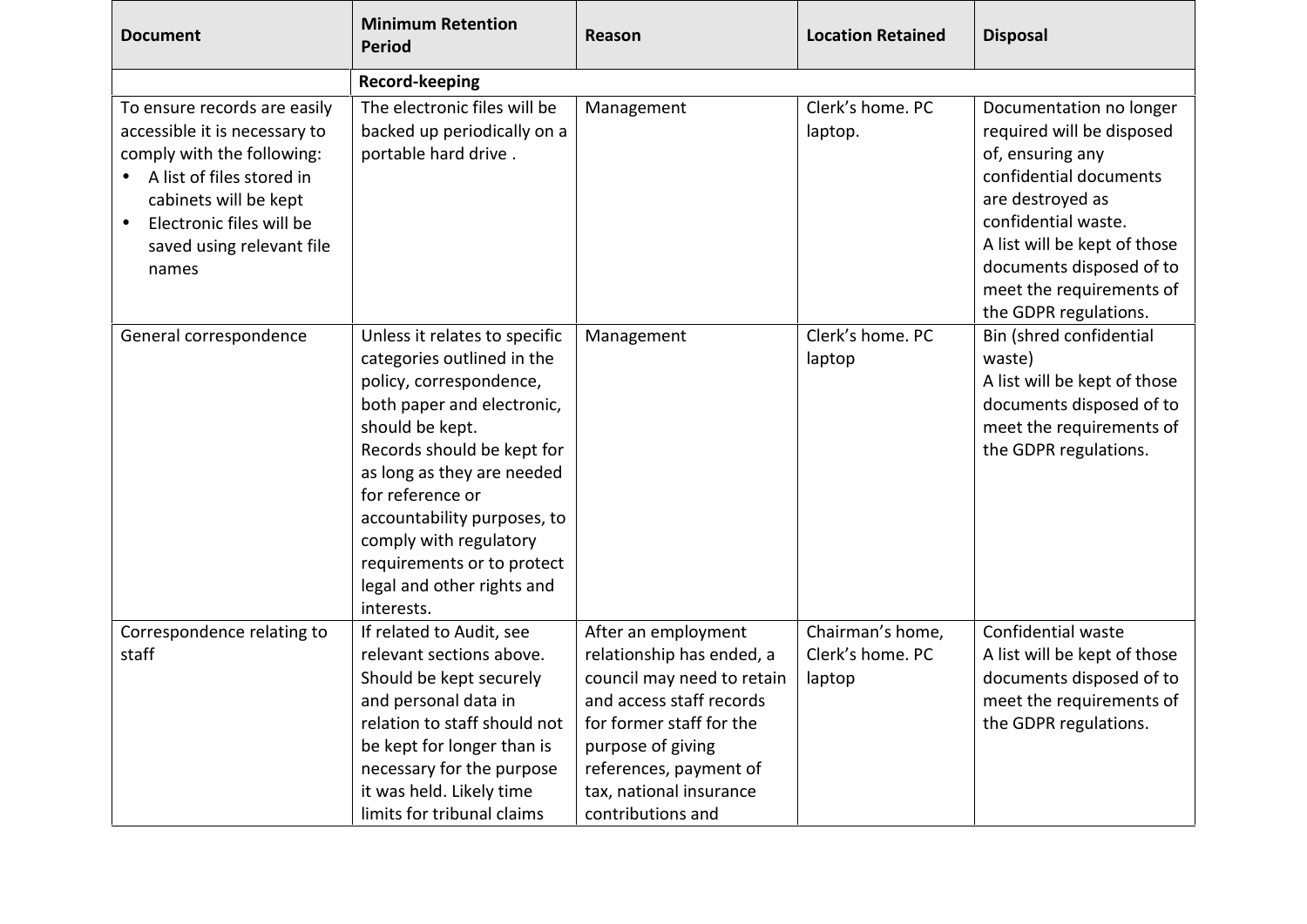| <b>Document</b>             | <b>Minimum Retention</b><br><b>Period</b>                     | Reason                                                                                                                                                                                                                                                                                                                                                                                                                                                                                                                        | <b>Location Retained</b> | <b>Disposal</b>                                                                                                                      |
|-----------------------------|---------------------------------------------------------------|-------------------------------------------------------------------------------------------------------------------------------------------------------------------------------------------------------------------------------------------------------------------------------------------------------------------------------------------------------------------------------------------------------------------------------------------------------------------------------------------------------------------------------|--------------------------|--------------------------------------------------------------------------------------------------------------------------------------|
|                             | between 3-6 months<br>Recommend this period be<br>for 3 years | pensions, and in respect of<br>any related legal claims<br>made against the council.                                                                                                                                                                                                                                                                                                                                                                                                                                          |                          |                                                                                                                                      |
|                             |                                                               | Documents from legal matters, negligence and other torts<br>Most legal proceedings are governed by the Limitation Act 1980 (as amended). The 1980 Act provides that<br>legal claims may not be commenced after a specified period. Where the limitation periods are longer than<br>other periods specified the documentation should be kept for the longer period specified. Some types of<br>legal proceedings may fall within two or more categories.<br>If in doubt, keep for the longest of the three limitation periods. |                          |                                                                                                                                      |
| Negligence                  | 6 years                                                       |                                                                                                                                                                                                                                                                                                                                                                                                                                                                                                                               |                          | Confidential waste. A list<br>will be kept of those<br>documents disposed of to<br>meet the requirements of<br>the GDPR regulations. |
| Defamation                  | 1 year                                                        |                                                                                                                                                                                                                                                                                                                                                                                                                                                                                                                               |                          | Confidential waste. A list<br>will be kept of those<br>documents disposed of to<br>meet the requirements of<br>the GDPR regulations. |
| Contract                    | 6 years                                                       |                                                                                                                                                                                                                                                                                                                                                                                                                                                                                                                               |                          | Confidential waste. A list<br>will be kept of those<br>documents disposed of to<br>meet the requirements of<br>the GDPR regulations. |
| Sums recoverable by statute | 6 years                                                       |                                                                                                                                                                                                                                                                                                                                                                                                                                                                                                                               |                          | Confidential waste.                                                                                                                  |